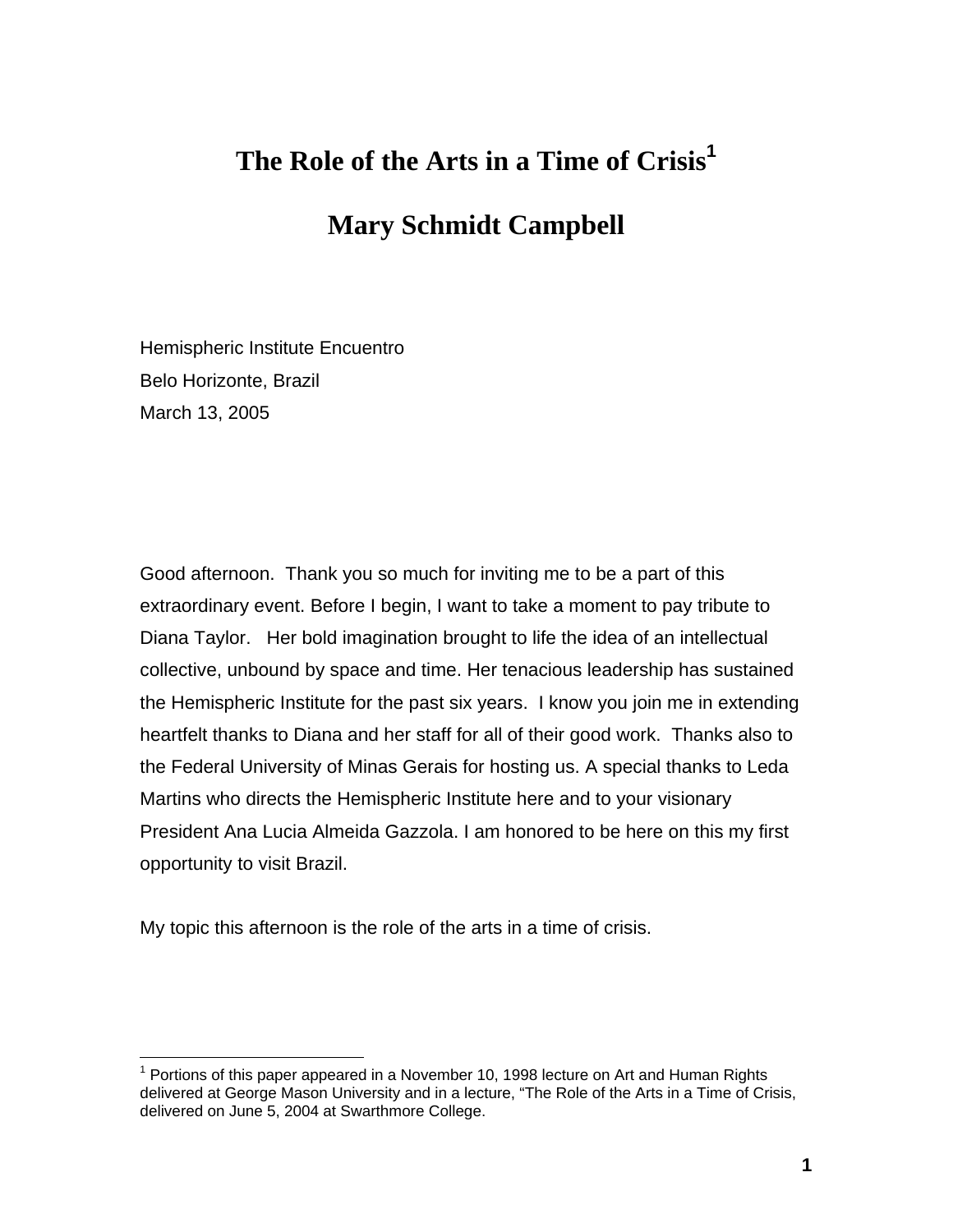I chose this topic because I believe that my own country is in a state of crisis and, as the dean of a school of the arts, I believe that, given the nature of this crisis, there is a role which only artists and intellectuals can play.

First, a word about the nature of the crisis. Make no mistake; there is no physical threat: no genocide, no civil war, no occupation by hostile forces—in the United States at least. This is not a crisis having to do with kidnappings, abductions or disappearances. Nonetheless, the crisis is real. The origins reach back at least to the Reagan administration, when the United States began its inexorable tilt to the political right. With the triumphs of the civil rights era behind us, the possibility of cultural reconciliation in my country had become remote. Indeed, by the late 1980's our divisions and differences erupted into the now famous culture wars.

During these culture wars, artists, as represented by some members of congress, were the symbol of what was wrong with America. Senators and congressmen outdid each other on the floor of the senate and in the house with their performances of righteous indignation against the anti-authoritarian, provocative, instigations of certain individual artists whose work represented the antithesis of a conservative right wing ideology. Around these displays of outrage, there coalesced vocal, well-organized right wing religious groups who provided political capital to these elected officials. Our side—the left wing liberals—made surprisingly little fuss. We seemed curiously unable to frame the debate in a way that connected with a public beyond the world of art and culture. Trained communicators, we failed as public intellectuals. As a result, public funds for individual artists were discontinued; the infrastructure of public support for art and culture slowly collapsed; institutions which dared present or exhibit work that dissatisfied conservative ideology were threatened with a loss of public support. The stage was set for muting voices of dissent.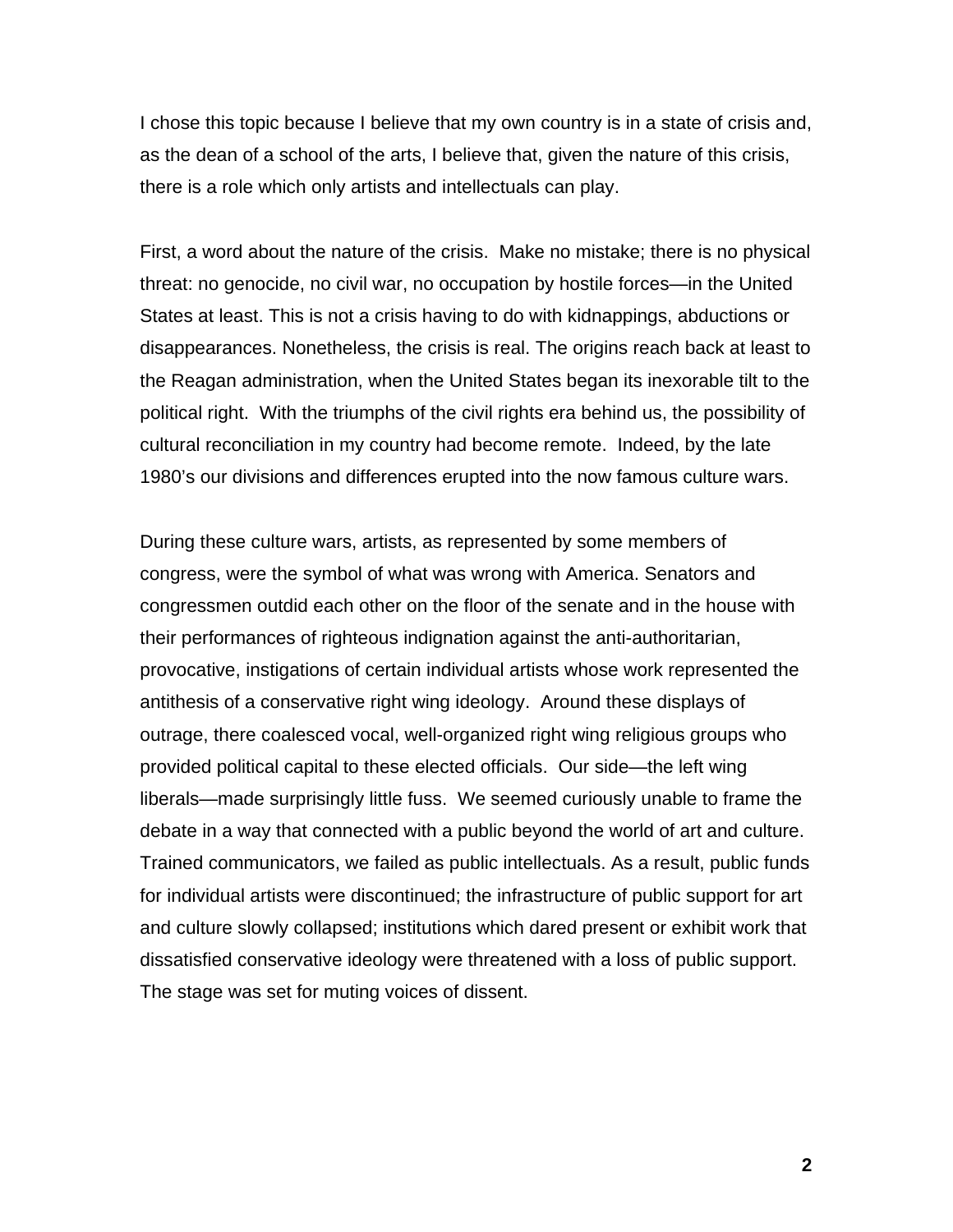The events of September  $11<sup>th</sup>$  accelerated this muting of dissent and debate. The single most troubling action taken by our government after the attacks was the passage of the Patriot Act. The Patriot Act radically expands government authority to conduct surveillance of its citizens and gain access to records of their lives from a range of institutions. The records of libraries, universities, doctor's offices, internet providers, bookstores, travel agencies—the places where we leave records of our lives-- are among those open to scrutiny. American foundations, traditionally one of the sources of financial support that feeds independent projects and innovation in our culture, are by no means exempt from our government's increased surveillance. Failure to abide by the requirements of Homeland security could risk a suit of their assets by the United States government. My guess is that it is just a matter of time, before this results in a more cautious conservative agenda on the part of foundations.

In the sciences the tilt to the right has had an insidious impact on freedom of inquiry and scientific objectivity. Last year a group of 60 scientists, including Nobel Laureates, medical experts, former agency heads and several college presidents wrote to President Bush protesting the way in which research funds were awarded according to conservative political ideology rather than rational decision making. One former government agent observed that policy decisions are now made not on what will happen but what certain ideologues want to happen. Noting the reliance on freedom of inquiry and objectivity in the pursuit of scientific research, they wrote: "…this administration has obstructed that freedom and distorted that objectivity in ways that were unheard of in any previous administration."[2](#page-2-0)

Add fear to the narrowing of civil liberties and the muting of dissent and you have given the public a rationale for giving up their rights and privileges. Fear constant red alerts, fear of further attacks, election tactics that preyed on that

 $\overline{a}$ 

<span id="page-2-0"></span> $2^{2}$  Dr. Neal Lane, former director of the National Science Foundation and former presidential advisor, is quoted in the web-site article "Preeminent Scientists Protest Bush administration's Misuse of Science," the Union of Concerned Scientists: http:www.ucusa.org/news/press-release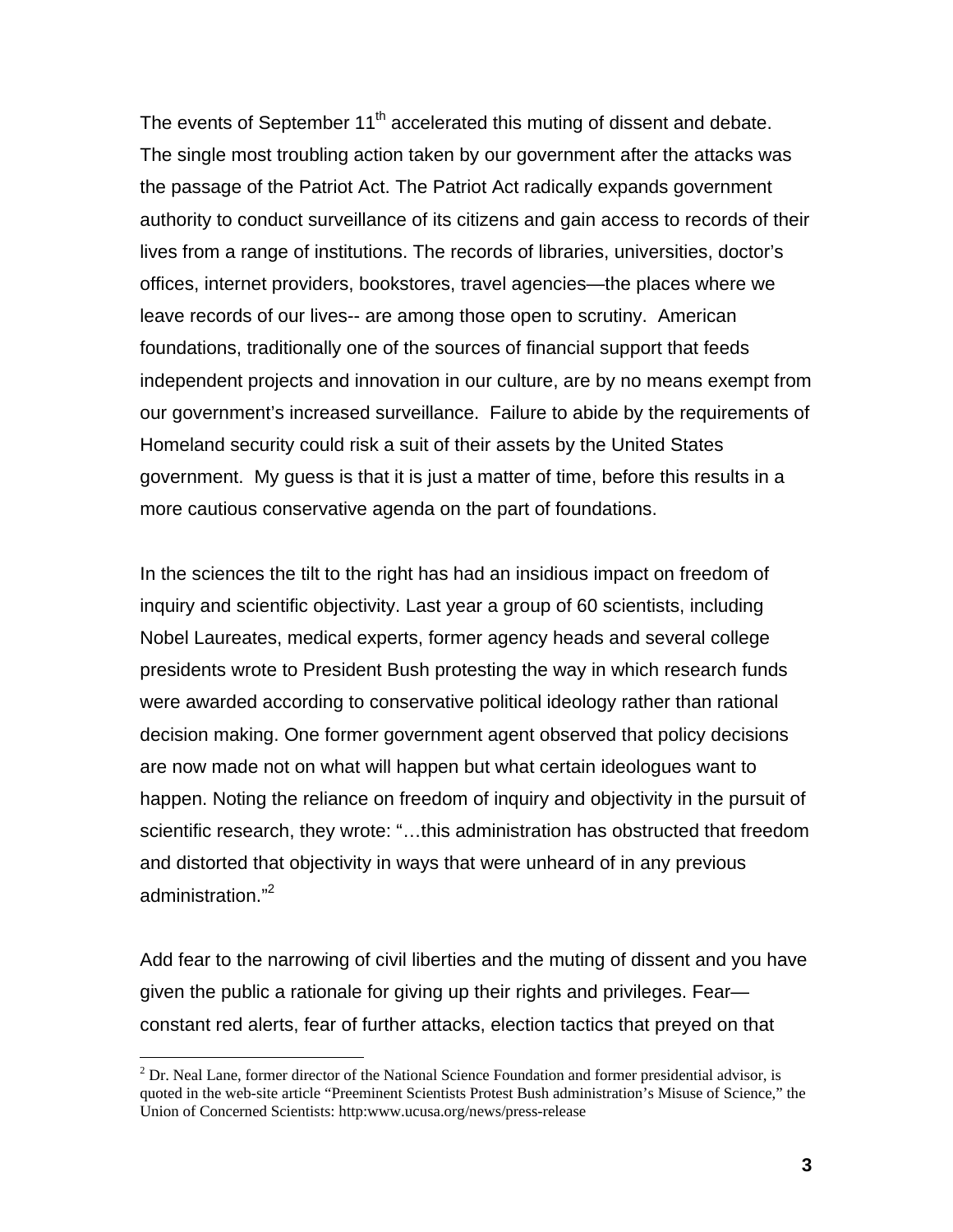fear—clearly convinced the majority of voters in the United States' last presidential election that we need more not less security and protective interventions. Our current administration believes that now it has what amounts to a national consensus legitimizing its current tactics.

Suppression of rights in the United States is not new. At the end of the  $18<sup>th</sup>$ century there was the Alien and Sedition Acts; Lincoln's suspension of the writ of habeas corpus during the Civil War; Jim Crow laws in the  $20<sup>th</sup>$  century; and during World War II the internment of Japanese Americans—to name just a few examples.[3](#page-3-0) As noted in the book *The War on our Freedoms: Civil Liberties in an Age of Terrorism:* "In each generation America…witnesses a tug of war between the instinct to suppress and the instinct for openness. Today, with the perception of a mortal threat from terrorists, the instinct to suppress is in the ascendancy…The war on our freedoms is just as real as the war on terror and, in the end just as dangerous."<sup>[4](#page-3-1)</sup>

Most recently, large corporations and the right wing press have become eager partners with the government in following the instinct to suppress. One notorious example of a failed effort was the Disney Corporation's manipulations to keep Fahrenheit 9/11 out of the market. Another documentary, however, shown as part of the Sundance Film Festival this January, which critiqued the American presence in Iraq brought a storm of criticism by Fox Five against Sundance, its director and its founder, Robert Redford for showing something critical of American foreign policy. Unpatriotic was the charge. And who can forget Sponge Bob Square Pants' indiscretion for which he was also publicly berated by the right wing media. On a serious note, the constant harangues against PBS, ultimately led to the resignation of its CEO and some predict that it is only a matter of time, before that institution bites the dust.

<u>.</u>

<span id="page-3-0"></span> $3$  Many thanks to my husband, Dr. George Campbell, Jr. who cited these historical incidents in his commencement speech to the graduates at Cooper Union, May 27, 2004. 4 *The War on our Freedoms,* edited by Richard Leone and Greg Anrig, Jr. New York: Public Affairs Press;

<span id="page-3-1"></span>the Century Foundation,  $1<sup>st</sup>$  edition, 2003.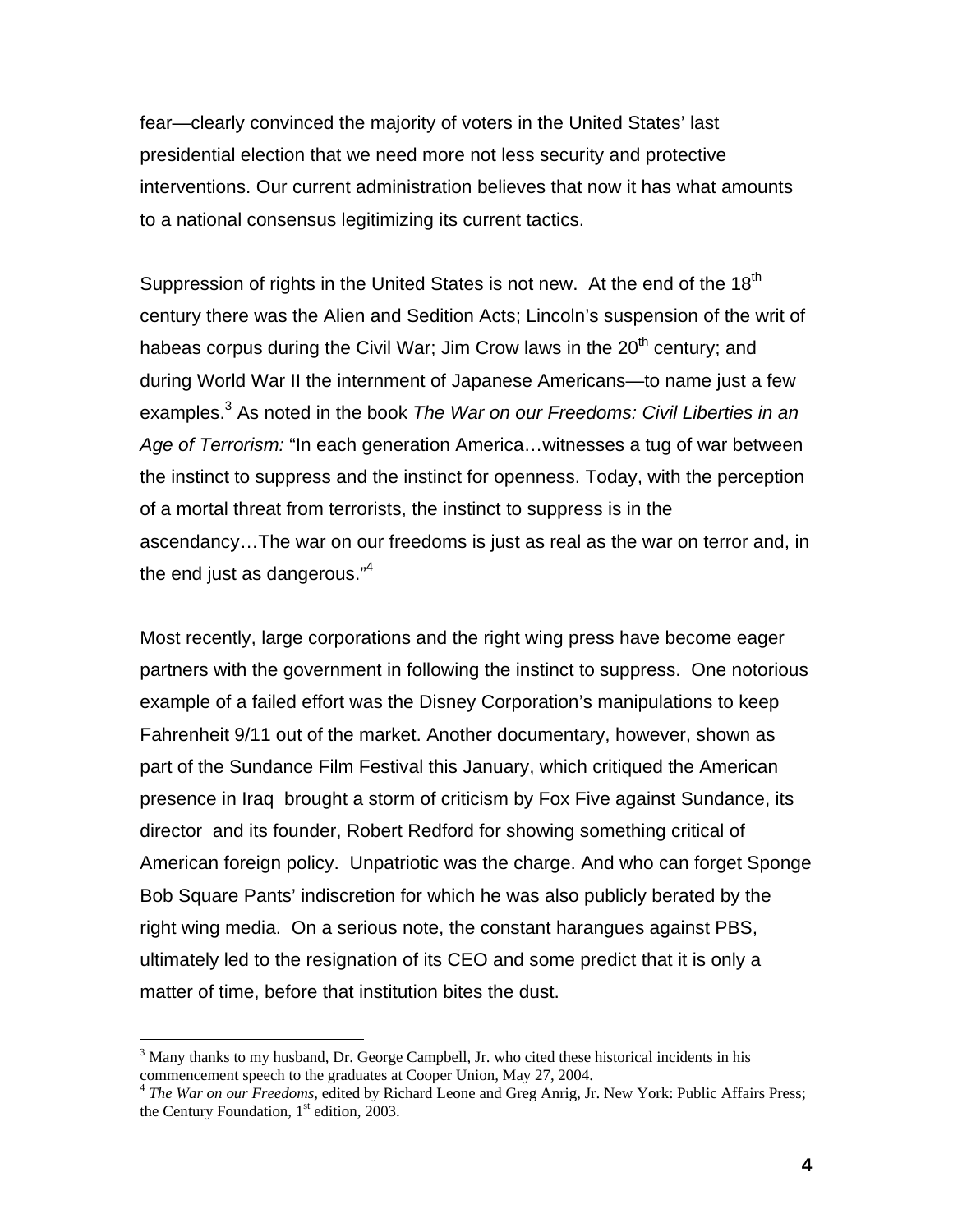We are a money culture and money, too, has played a critical role in dividing and silencing us. One egregious example is what has happened to our public school system. Education, by almost every measure, is one of the best guarantees of social mobility in our culture. Yet, less and less money, particularly for urban, inner city schools has left public schools crumbling. Students who go to them often find themselves unable to compete academically for places in our most elite colleges and universities. When I first came to the Tisch School of the Arts, I wondered why more students of color were not admitted. One of the things we found is that students from the most disadvantaged high schools almost never completed our rather complicated admissions process because, for the most part, many of them received virtually no counseling or guidance in these schools where a single guidance counselor might have literally hundreds of students.

Meanwhile the cost of our most elite colleges and universities is spiraling out of control. A recent article in *The New York Review of Books,* suggested that we are rapidly moving in the direction where we will have returned to the 19<sup>th</sup> century, when college was only for the very rich. National statistics support this observation. Even though the richest colleges in our country are need blind, that is if you are accepted, they award scholarships to cover need (my own university does not do that), national statistics tell us that 25% of the top performers academically in our high schools do not even bother to apply to college. Families in the top 25% economically are 13 times more likely to send their children to college than families who are in the bottom 25% economically. What has been our national response? Federal and state subsidies to higher education have dropped precipitously and prisons, in most state budgets, which used to be the lowest priority, have replaced education as the

# 1 budget priority, driving education, in most states, to the bottom of the list.

Our retreat as a country from the support of art and culture is no different. Once upon a time in our country, artists and scholars were celebrated as essential to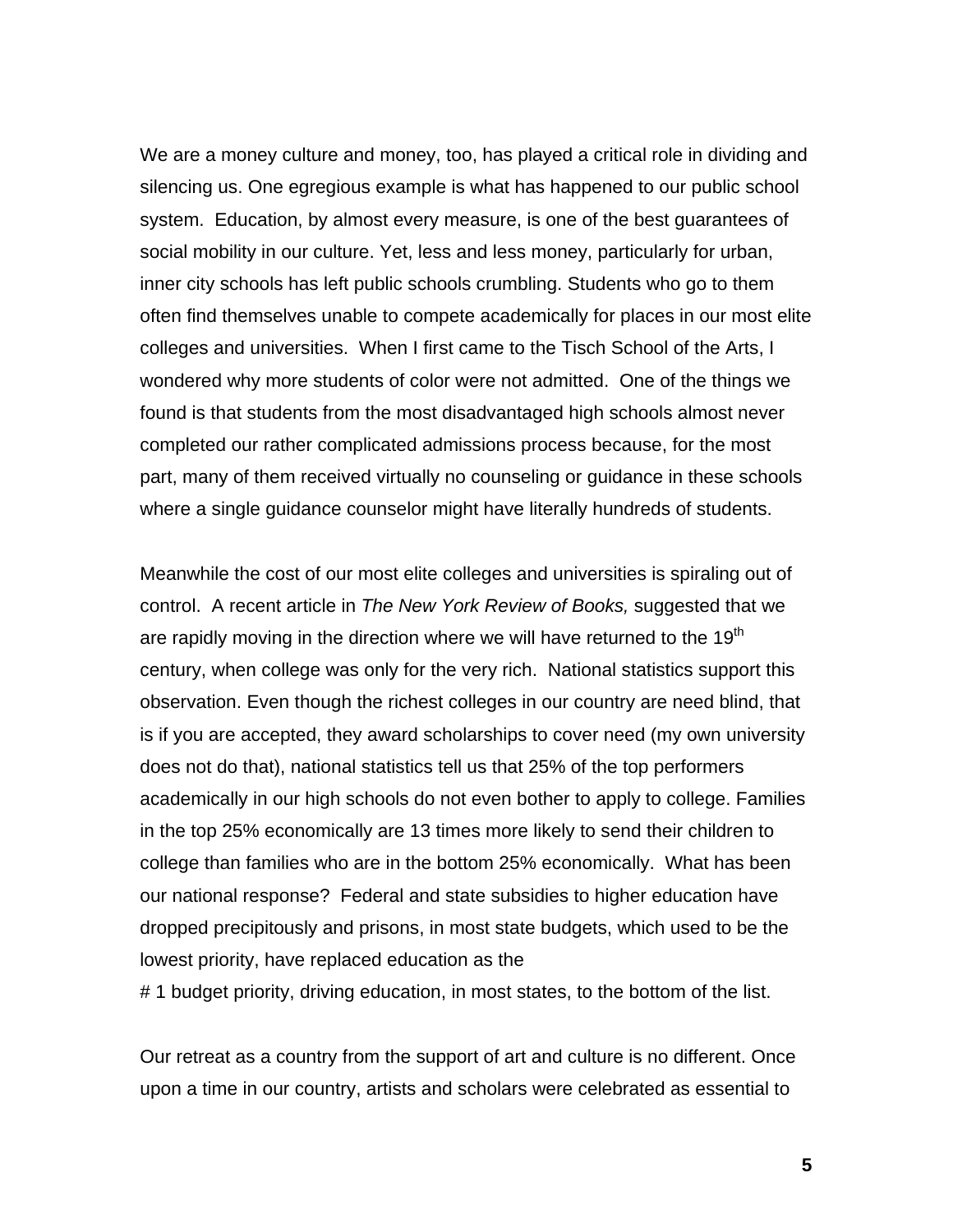the idea of a democracy. National endowments were established by our congress to support the work of individuals and organizations. Language used in the endowments' enabling legislation in 1965 was positively lofty. "Democracy demands wisdom and vision from its citizens.<sup>[5](#page-5-0)</sup> The year 1965 was also the year of the civil rights act, also the year of the founding of NYU's school of the arts. The school's mission, to be "a daring adventure," resonated with the sense of excitement of the era. Every time I read that mission I am reminded of the responsibility and promise we bring forth from that historical moment.

So there is a crisis in my country. But, what, you may ask, does this have to do with the arts? If there is an issue of civil liberties, call the lawyers; get the ACLU to sue. If the press is misbehaving, alert the journalists in the journalism department. If there is a problem with politics, round up the activists and tell them to protest and boycott. We scholars and artists have our own problems. There are plays to mount, careers to launch, films that must go into post production, books to write and publish. In any case, we could not even rescue the dissipation of our National Endowments for the Humanities and the Arts. How can we be asked to rescue our country?

I suppose we should all be mindful of words from a passage of a play by the Irish poet, Seamus Heaney. The play, an adaptation of Sophocles' 5<sup>th</sup> century, play Philoctetes, is *The Cure at Troy.* Towards the end, the chorus laments:

*Human beings suffer They torture one another They get hurt and get hard No poem or play or song Can fully right a wrong* 

<u>.</u>

<span id="page-5-0"></span><sup>5</sup> Quoted from the National Foundation on the Arts and the Humanities Act of 1965 (Public law 89-209).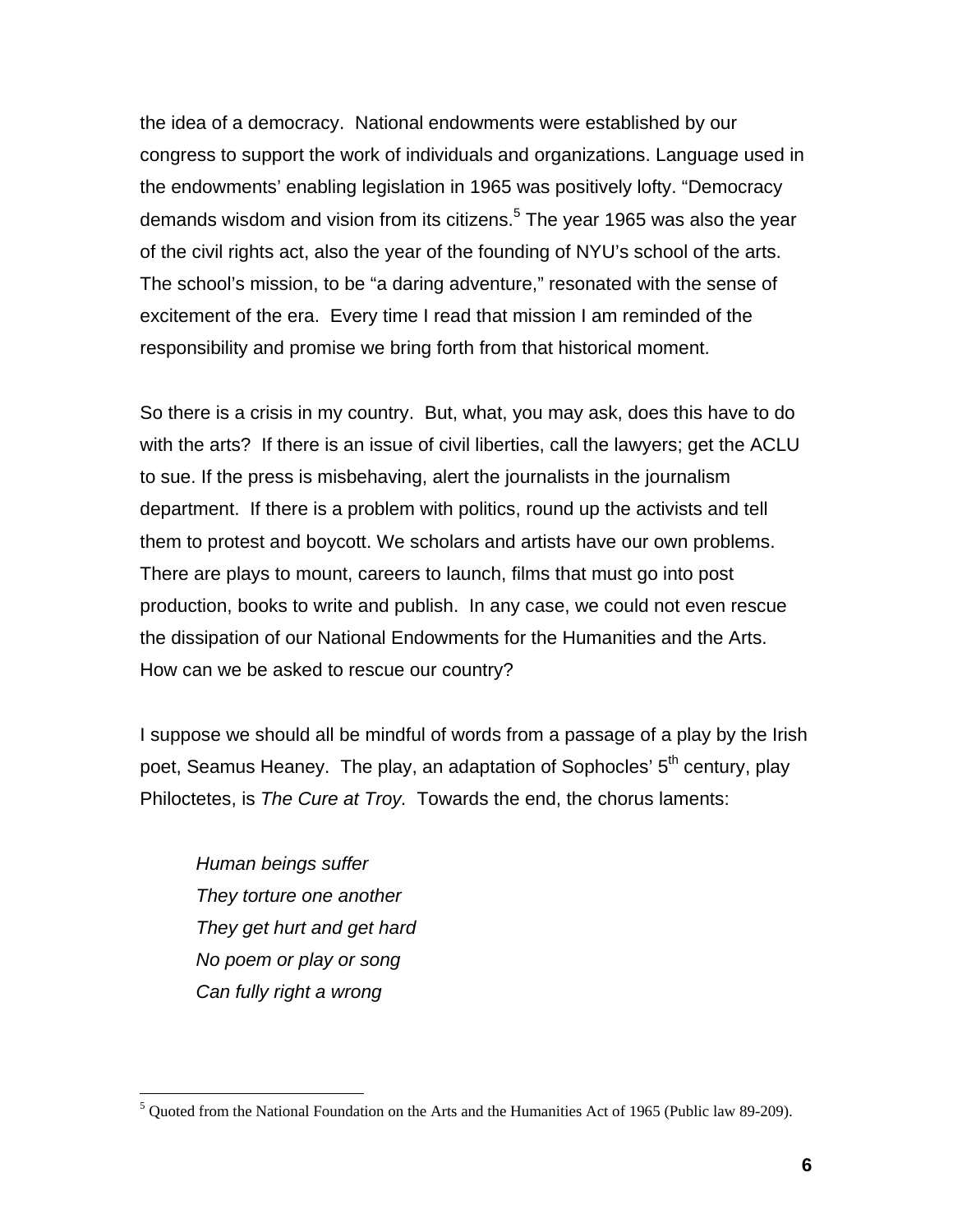## *Inflicted and endured [6](#page-6-0)*

None of us is naïve enough to believe that "a poem or play or song" can cure anything.

Yet I worry. I worry that in my country we have lost a sense of the potency of what we do as artists and intellectuals. I worry that the university is one of the few remaining spaces in our country where we can have real debate and dissent without fear of reprisal and revenge. I worry that we use the privilege of this protected space to consider the condition of the world around us and the relation of our work as artists and scholars to that world. I worry that as a school of the arts, we are very good at teaching craft, production values, the vocabularies of our specialties. But are there other lessons our students need to learn? Far be it from any of us to prescribe the type of artist or scholar anyone should become but at the very least, as educators, particularly as we experience the tilt, the loss of balance, before we spiral into a place from which we cannot regain our balance, we have a responsibility to present the full range of how art engages the world.

Looking at the  $20<sup>th</sup>$  century alone, a partial list is instructive.

### **Czechoslovakia**

 $\overline{a}$ 

Vaclav Havel and his colleagues led an underground theater in Prague, after the communist takeover of Czechoslovakia. Their plays often satirized the absurdities of communist bureaucracy and fueled an ongoing resistance to the Soviet Occupation. Havel has written eloquently about his expectations for theater. Theater, in his words, should be "a living spiritual and intellectual focus, a place for social self-awareness…a space, an area of freedom, an instrument of

<span id="page-6-0"></span><sup>6</sup> Seamus Heaney, *The Cure at Troy: a version of Sophocles'Philoctetes,* New York: Farrar, Straus and Giroux, p. 77.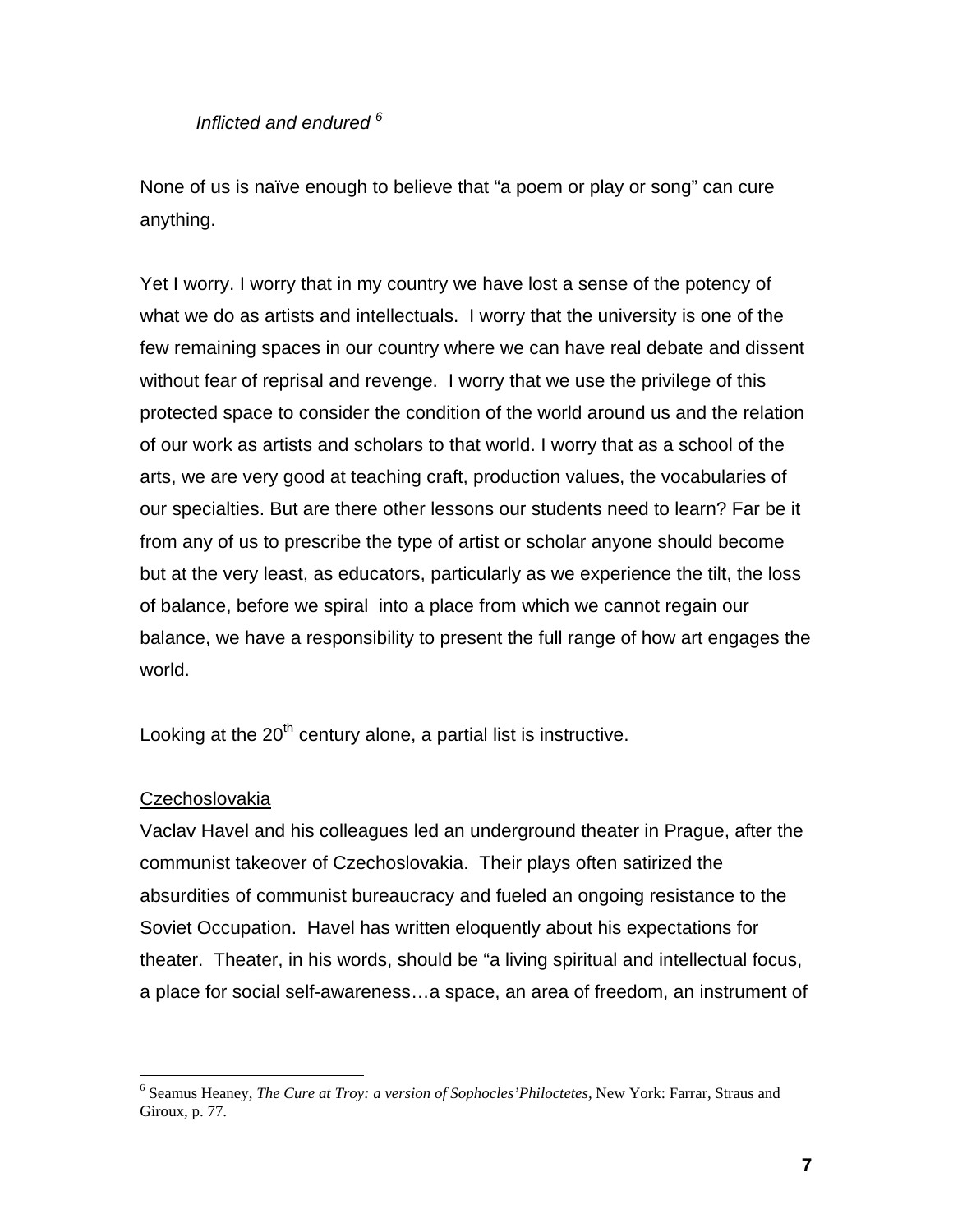human liberation." In 1989, after the fall of the Soviet Union, as we all know, Havel was elected president of the new Czech Republic.

## South Africa

Athol Fugard, John Kani, Mbongeni Ngema and others mounted plays at the Market Theater in Johannesburg and the Place Theater in Cape Town during the era of Apartheid in South Africa. Defying the strict separation of the races under apartheid, these productions boasted multi-racial casts, collaborative authorships, multi-racial audiences who in defiance of South African law, came to see plays that exposed the cruelties and contradiction of apartheid as well as the complicity of big business world wide.

Both the plays of Havel—thanks, in part, to the efforts of the late Joe Papp at the Public Theater—and the plays of Fugard, Kani and Ngema—thanks, in part, to the efforts of Lloyd Richards at Yale—made their way to American and European stages, giving full articulation to issues world wide while those same issues were suppressed locally and forced underground. Satire, theater of the absurd even the form of the classical Broadway musical in a work like *Sarafina!* brought the issues in those countries to life and helped to create a worldwide resistance movement which, for both countries, grew over time. It has been interesting to watch as the artists and intellectuals in these countries have recalibrated their work as the circumstances have changed in their countries.

Even when there was no triumphal ending, the arts have played a critical role in terms of conscience, moral critique and collective action.

### Kenya

Ngugi Wa Thiongo, the Kenyan playwright, poet, novelist and essayist led a literacy effort in a small Kenyan village in the mid-1970's. Although illiteracy was over 80% when he started, typical for a small rural village at that time, he was able to organize among the villagers a movement to build a theater and, with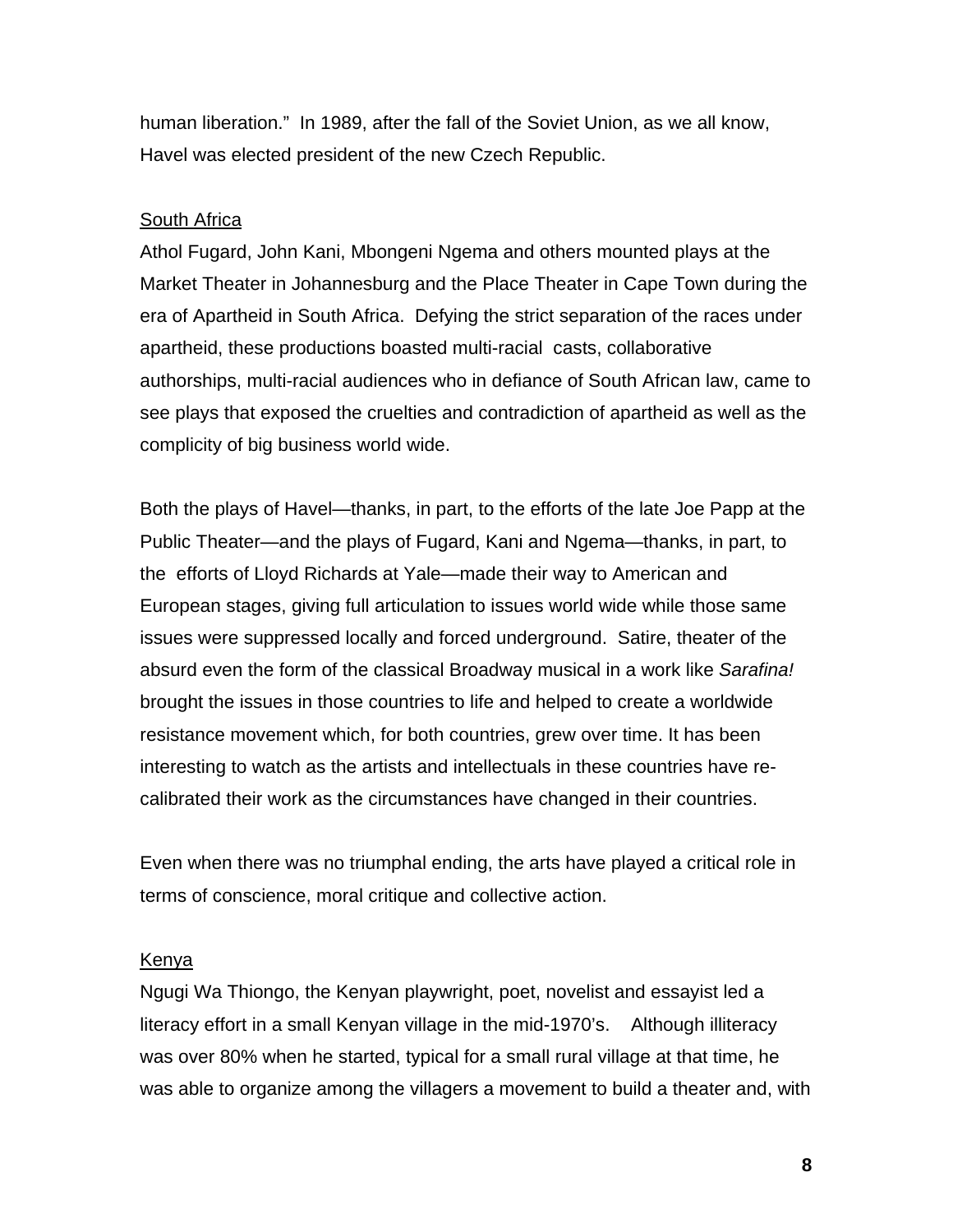him, to co-write in Kikuyu, their language, plays which were probing critiques of current social and political practices. Their first effort, one of Ngugi's most important works, *I will Marry When I Want* was closed by the Kenyan authorities after nine performances of standing room only audiences. A few years later, another play *Mother Sing For Me* so infuriated the authorities that they razed the theater altogether and jailed Ngugi. Though the playwright eventually had to leave his homeland, the response of the Kenyan authorities attest to their recognition of the extraordinary potency of the artistic work and the capacity of the arts to inspire the imagination to imagine unimaginable possibilities.

What all of these artists understood was that the work of art commands attention, makes us divert our time and energy away from our day to day lives and enter into the force field constructed by the work of art. Having experienced an authentic work of art, we leave the experience seeing the world differently. We know the world in a more profound manner. Protesting and boycotting does not change us in quite the same way. In an article in *The Guardian* a few years ago, the British artist, Jeannette Winterson observed about the power of art the following:

*Art can offer no obvious return, its rate of exchange is energy for energy, intensity for intensity. The time you spend on art is the time it spends with you; there are no shortcuts, no crash courses, no fast tracks. …what art can do is prompt in us authentic desire. By that I mean it can waken us to truths about ourselves and our lives; truths that normally lie suffocated under the pressure of the 24 hour emergency zone called real life. Art can bring us back to consciousness, sometimes quiet, sometimes dramatically….[7](#page-8-0)*

In Czechoslovakia, South Africa and Kenya, not only did the work "waken…truths," the institution of the theater itself provided the framework for collective action. Audiences were not only spectators but in the case of Ngugi

 $\overline{a}$ 

<span id="page-8-0"></span><sup>7</sup> Jeanette Winterson, "The Secret Life of Us," *The Guardian,* November 25, 2004.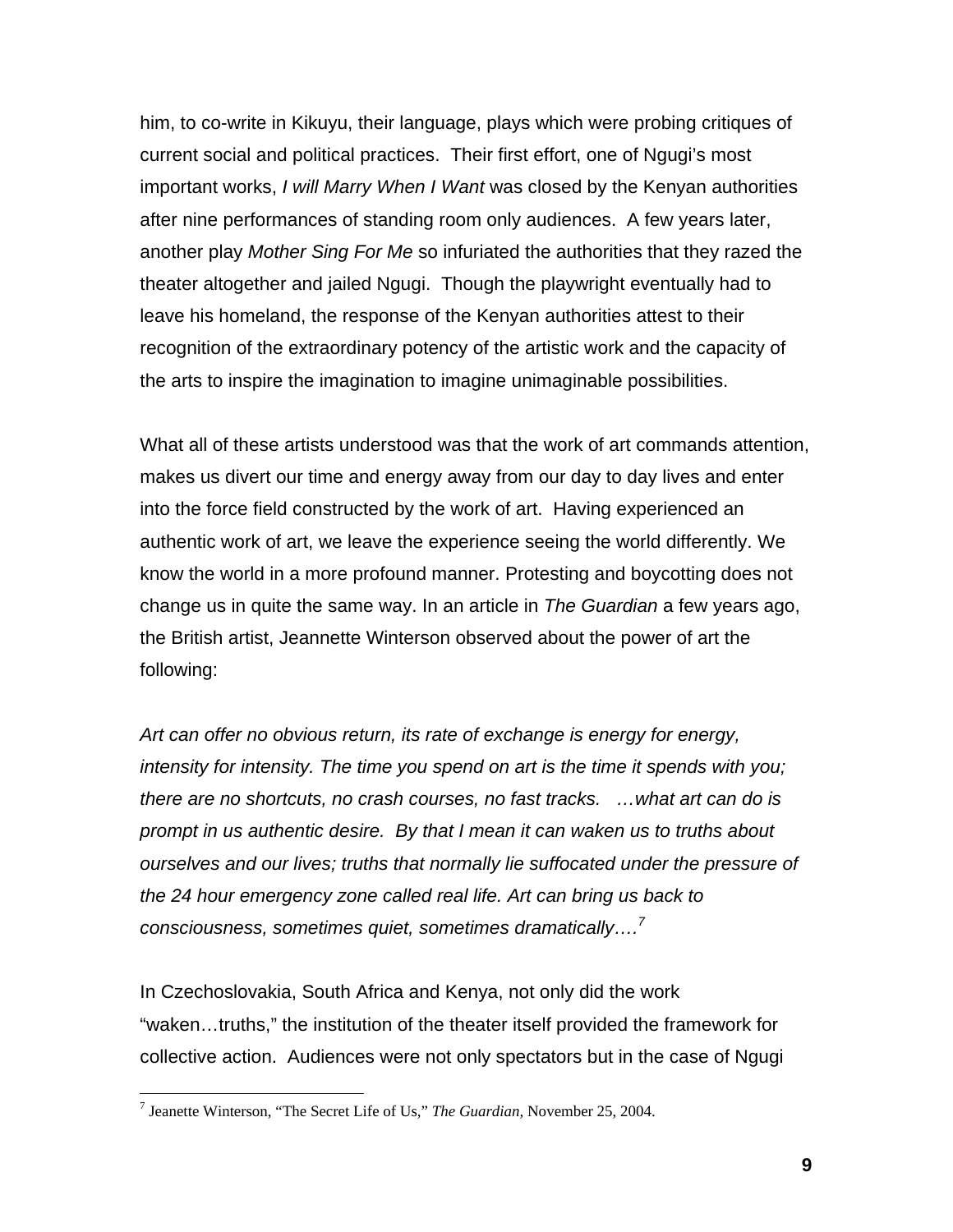they were collaborators and co-conspirators in the building of the theater itself and in the case of all of three countries, the choice of attending, was an action, an act of defiance. Sometimes, even when the work of art fails to find its audience, the fact of its making and its existence plays a role in a time of crisis.

#### Chile

Two years before Ngugi began his work in Kenya, in Chile, Patricio Guzman discovered that the portability of the then new video cameras gave him extraordinary mobility as he set out to document what he thought would only be a hotly contested congressional election in March of 1973. Though Salvador Allende's left wing Popular Front prevailed in those elections, the United States supported Christian Democratic Party continued to challenge the legitimacy of the sitting president. Using the new camcorder with synchronized sound, Guzman used his mobility to interview individuals as they stopped for a light; he follows members of parliament into session; he goes in the headquarters where elections result are tallied; he captures spontaneous riots and street protest; he attends labor union meetings. His camera is ubiquitous, giving equal time to the Christian Democrats and the Popular Front, though he is an unabashed supporter of Allende. Ultimately he films the bombing of La Moneda, the presidential headquarters with Allende inside and the ascendancy of one of the leaders of the coup, General Pinochet. Guzman was exiled from Chile and finished his film in Cuba. For the next 17 years, Pinochet attempted to invent a narrative of legitimacy. Meanwhile, *The Battle of Chile,* banned from the country, remains a narrative of authentic memory.

### United States

In my country, the rise of hip hop in the South Bronx came in response to the crisis of hopelessness in the inner city. In the 1970's, "permanent underclass" was the epithet the conservative American press and conservative intellectuals were using to describe people living in the inner city in urban areas that had grown impoverished and ruinous. The word "permanent" conveyed emphatically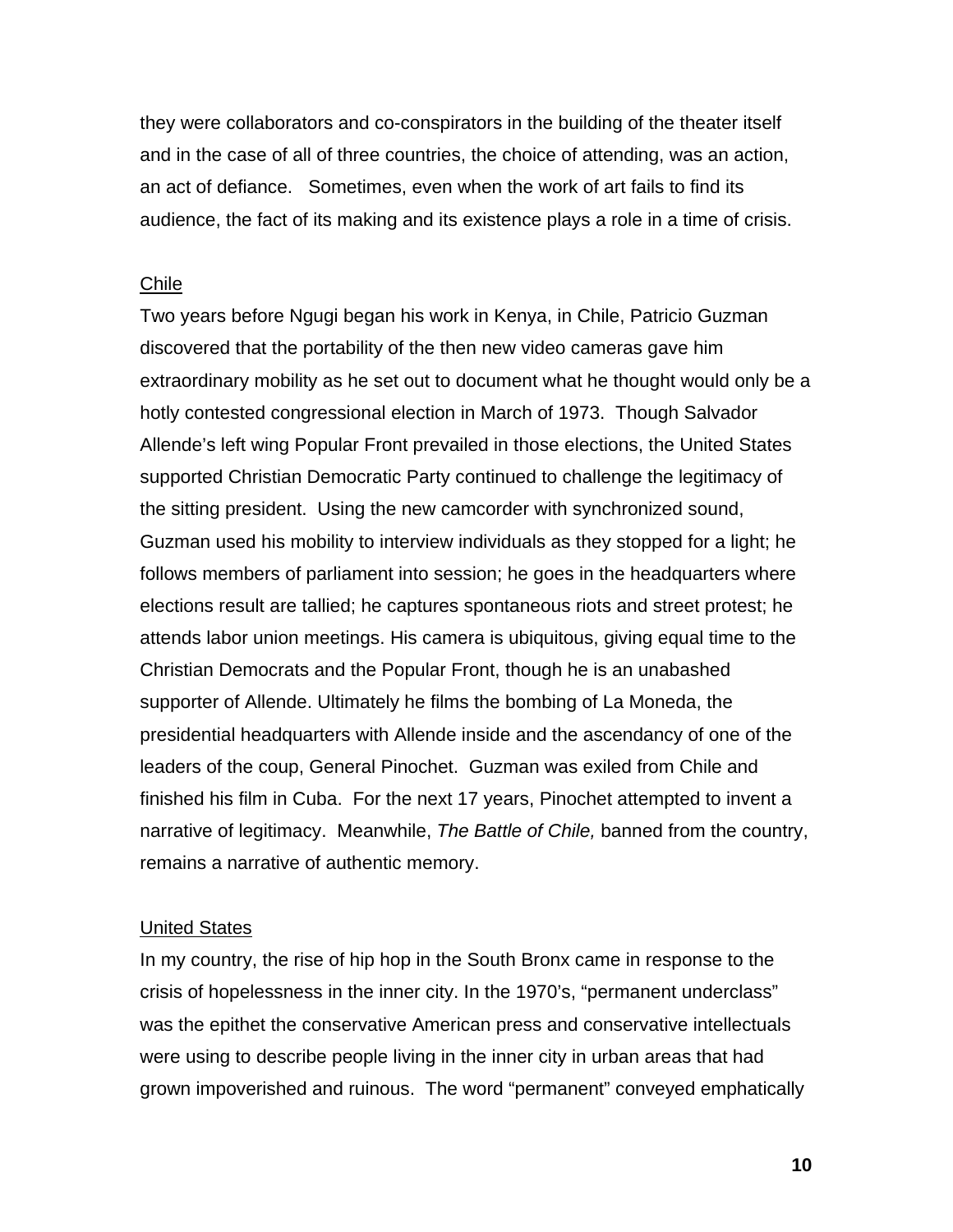the sense that those of us who lived and worked in those ruined neighborhoods belonged to a caste, a status in the culture from which there was no way out. Nonetheless, out of the most deteriorated areas in our country emerged not only a new art form, a new way of making music -- scratching and sampling -- but scathing social and political commentary.

Many of these young artists later became successful entrepreneurs finding ways to connect with their audiences and distribute their work that allowed them to by pass conventional structures. Later, as we know, many also became co opted and seduced by the money culture and there were permutations of hip hop that were deeply problematic. Violence, misogyny, the glorification of the gangster life are not my cup of tea. Whatever we may think of hip hop culture, however, whatever distorted image of itself it has become, in its earliest manifestations, the generative force, its impact on youth culture worldwide, is undeniable. As for the South Bronx, once given up as forever lost, has long since been rebuilt.

#### Harlem

My own experience in Harlem in the 70's, also a ruined community in those days, suggests the institutional potency of the arts. I had the privilege of joining a small army of artists and activists who started out in lofts, converted garages and church basements up in northern Manhattan and over time built world class cultural institutions that were the lynchpin for the slow transformation of this inner city community.

At the Studio Museum in Harlem where I was the executive director for 10 years, the almost complete absence of Black artists from the history of American art compelled the museum to organize defining exhibitions, build a permanent collection, and create a literature around these artists. Catalogue publications published by the museum provided some of the earliest literature on the visual culture of diasporic Africans in North America. Equally as important as the content of the museum's exhibitions and collections was the physical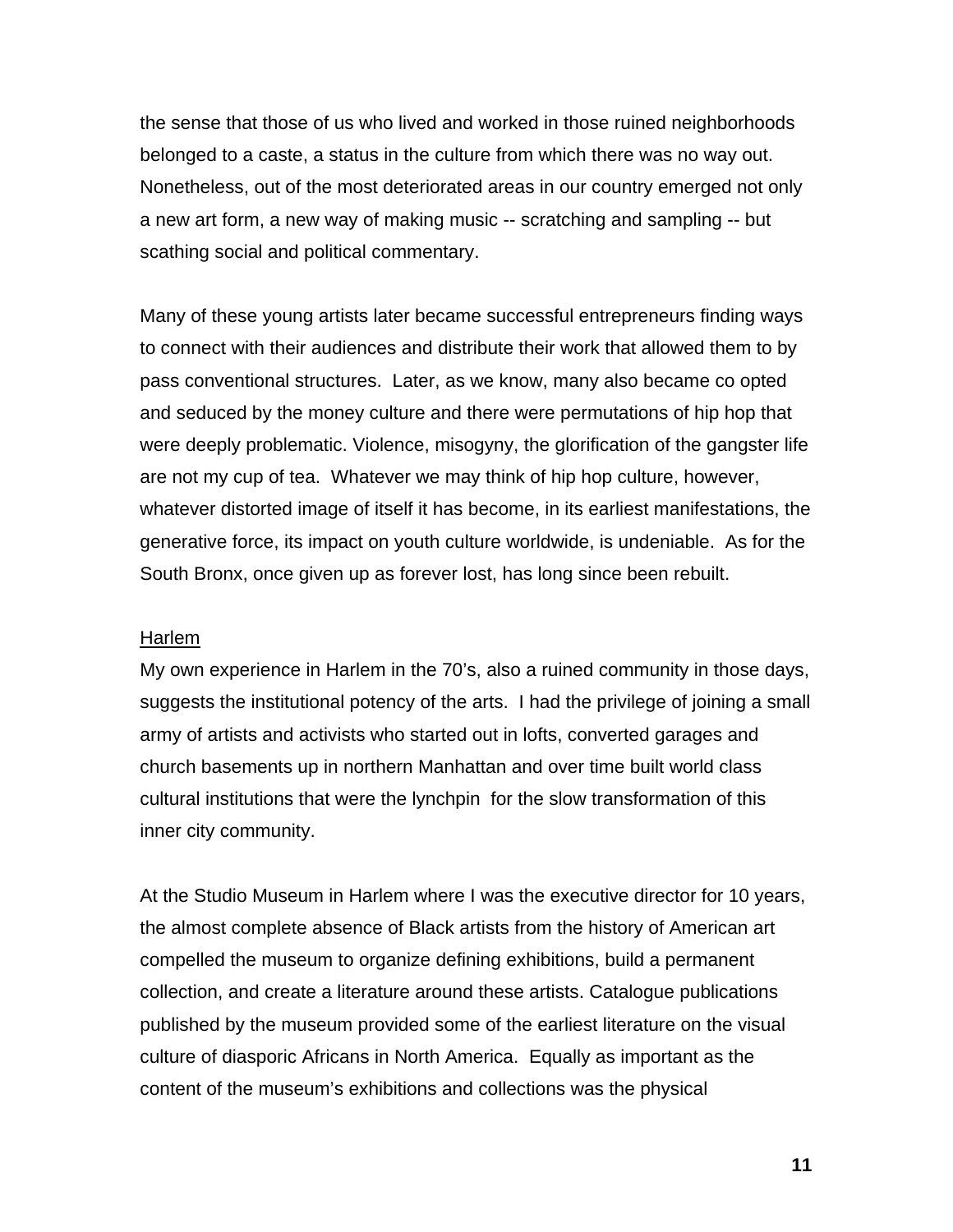assertiveness of its space. Designed by the black architect Max Bond, the space established a beachhead of physical clarity and beauty amidst the ruined buildings of 125<sup>th</sup> Street. Inside, symposia and lectures provided a place for public discourse on issues of critical importance to the Harlem community. As a young scholar, I felt that my work was important not only to me or to a community of scholars but to a larger audience who needed to see themselves affirmed by the institutional presence of the place.

But that was thirty years ago. What about now? In my own school a group of faculty and I working independently of each other came to the same conclusion several years ago. We needed a space, not necessarily a physical space but an intellectual and artistic space within our school. We thought of it as a front porch so to speak that opened out onto the world so that we could consider these issues of how we engage with the world. Lorie Novak, photographer and chair of the department of Photography and Imaging and Jan Cohen-Cruz a scholar of community based theater, both of whom had considerable experience in constructing opportunities for their students to work collaboratively with a range of communities in New York, were the galvanizing force on the faculty. Their work directed their students to think about communities outside of the academy and, in some cases, such as Jan Cohen-Cruz' community gardens project, to work collaboratively with the community to author and perform a theater piece.

Both Lorie Novak and Jan Cohen-Cruz partnered with the Tisch School administration, to create a new intervention within our school called the Department of Art and Public Policy, and the Center for Art and Public Policy. The department awards no degrees, has no boundaries so that faculty who want to teach from all over the school can participate. Graduate as well as undergraduate students take courses. Though there are only a few full time faculty in the department, there is also an advisory group of faculty from around the school who vet proposals for courses. The department, however, does have a mandatory set of writing courses for all Tisch School of the Arts freshmen.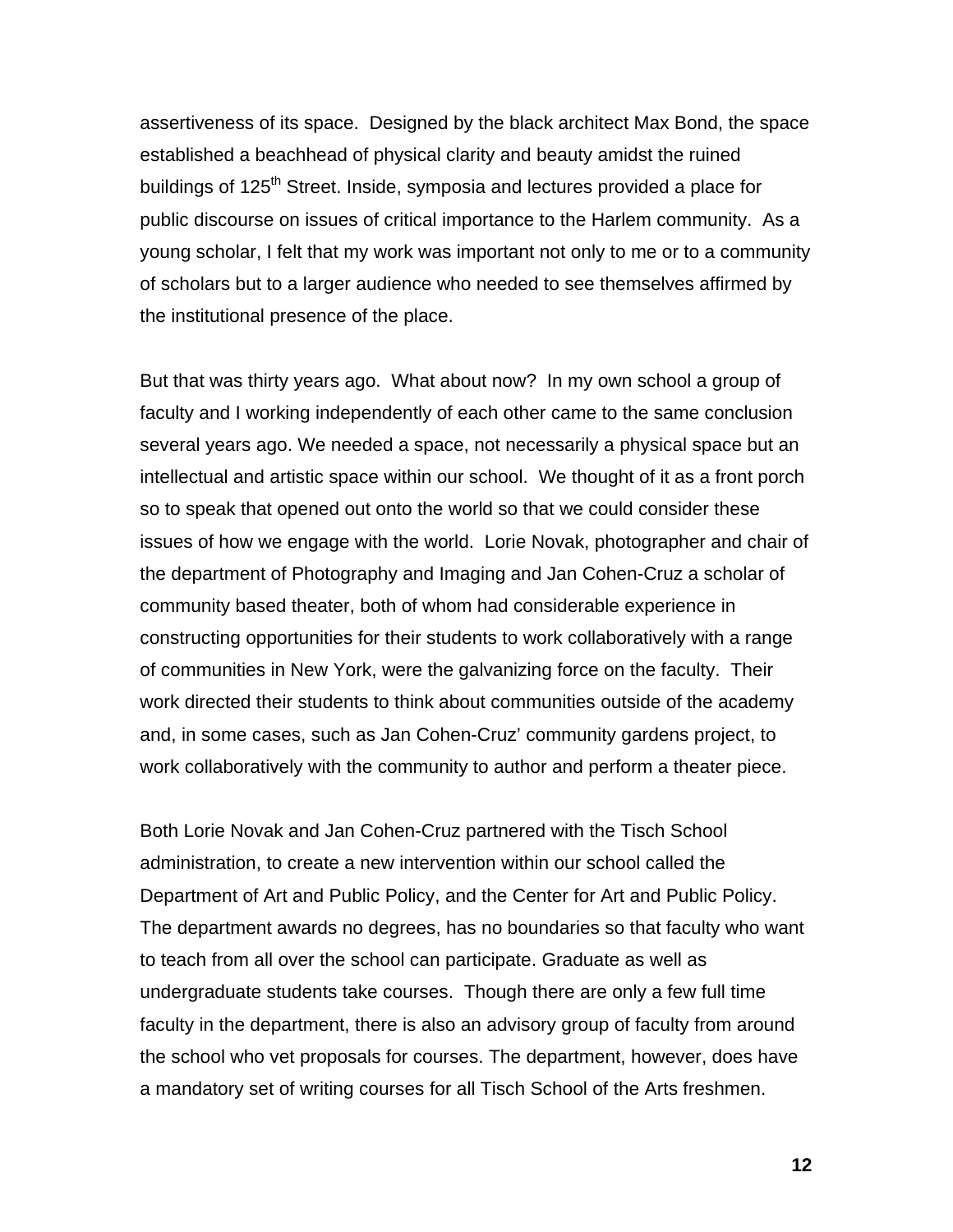Entitled "Art in the World," the writing courses are at the core of what art and public policy is about. The goal is to teach our students to look closely at the world around them, consider it from multiple often contradictory perspectives, form ideas, bring evidence to bear on those ideas, do careful readings of authors who have thought deeply about the arts. As one of my students explained to me, we are teaching a way of thinking that as it observes the world closely, is assertive and defiant, and informed. In addition to the core courses, there is a suite of courses that engage students to think about the conditions under which they make art, how they connect with their audience, the historical circumstances that have impacted the way artists engage the world. Perhaps, when the time comes, our students will do a better job than their elders in framing a debate around the arts that connects to a broader public outside of the cultural community. They will be the ones who construct the models for making art that will waken us to our truths, make a way out of no way, correct the tilt and bring us back into balance.

Or at least I believe they will. As an educator, I am an idealist. I need to see possibility in the face of every student who sits in front of me.

 In closing, I return to the song of the chorus in *The Cure at Troy.* The play was produced in 1990 in County Derry, Northern Ireland. Dramatizing the clash between private vengeance and public responsibility, the play stood as a parable for Ireland's seemingly irreconcilable divisions. After issuing their warning about what a play, a poem or a song, can or cannot do, the chorus concludes with words of hope and possibility.

*History says, don't hope On this side of the grave. But then, once in a lifetime The longed-for tidal wave*